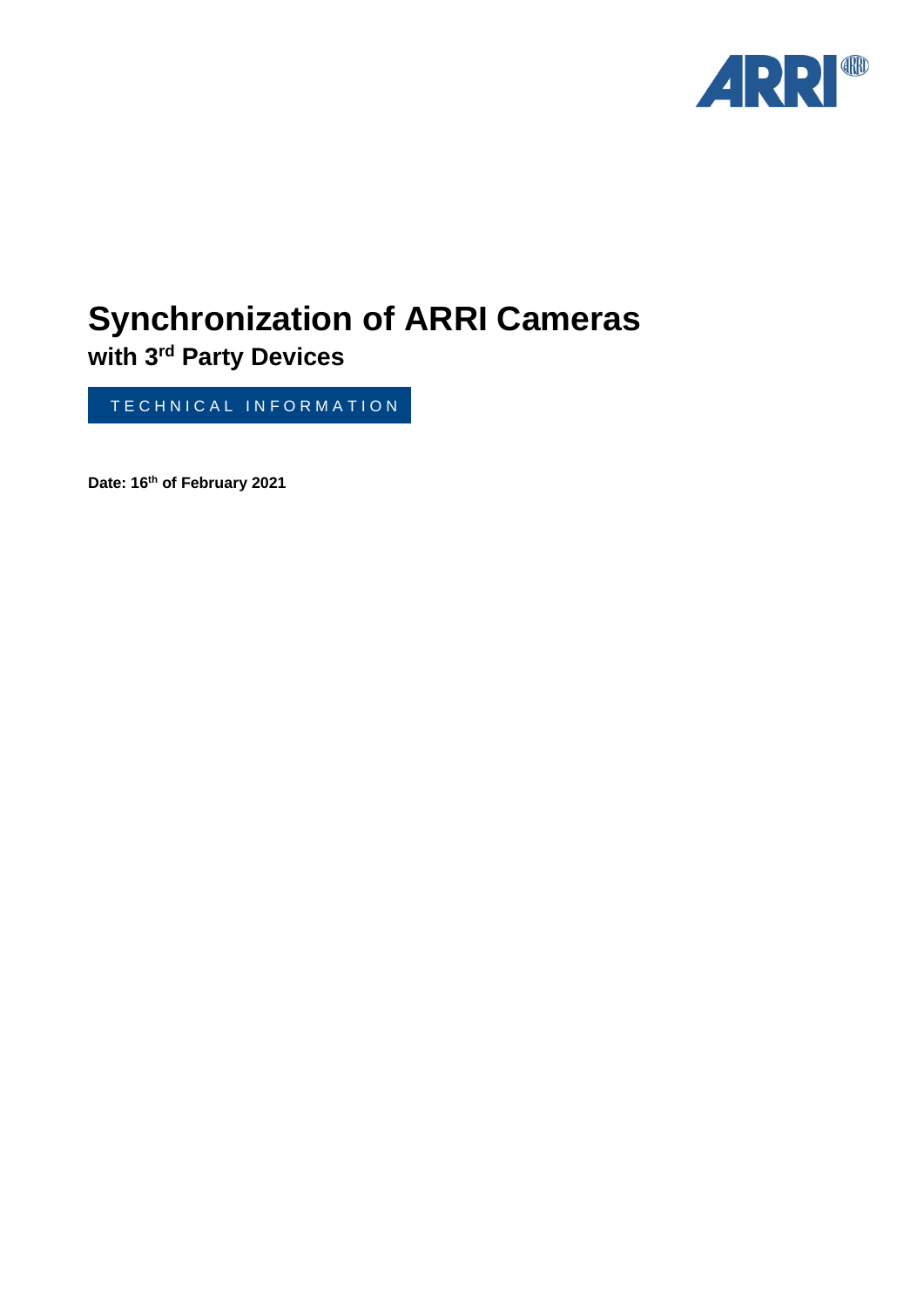# **Version History**

| <b>Version</b> | <b>Author</b> | <b>Change Note</b>                    |  |
|----------------|---------------|---------------------------------------|--|
| 2020-11        | David Zucker  | First Draft as "Recommended Practice" |  |
| 2021-02-16     | Jan Heugel    | Revision as TI                        |  |

## **Table of Contents**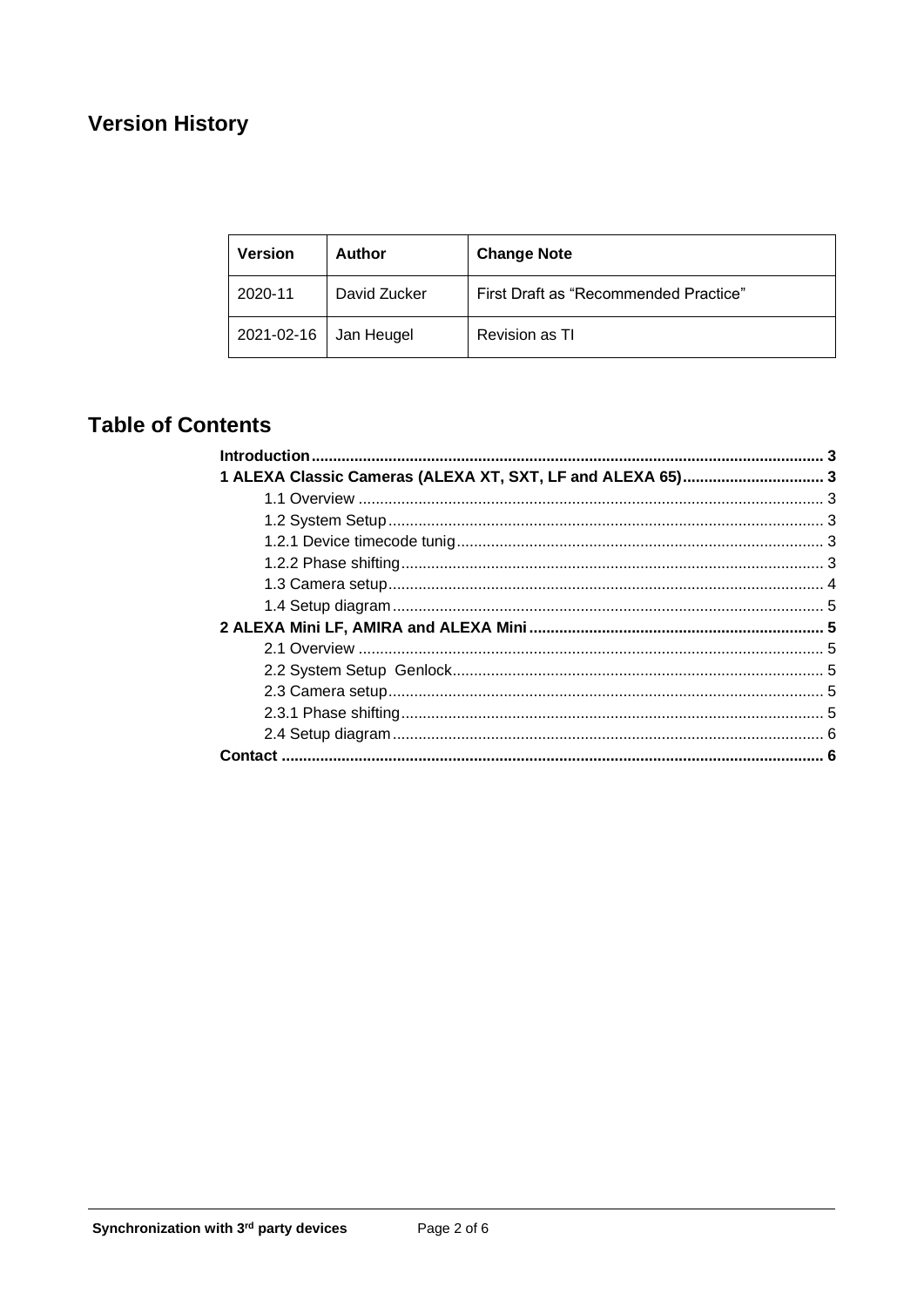## **Introduction**

Various situations require to synchronize a group of devices to properly work together in order to avoid errors, artefacts or disturbances. This can include devices ranging from lighting fixtures, cameras, special effects to motion control devices or the example we will use in this document: a LED wall within a virtual set, where a camera needs to operate in sync with the wall setup.

To synchronize a camera to an external device, such as the LED wall processor, one needs to ensure all devices are synchronized to one another. This is facilitated by trigger signals sent from a single source.

Our guide describes how to configure your ARRI camera and external devices to operate in a synchronized fashion. A common method to achieve synchronization amongst video devices is Genlock (Tri-Level and BlackBurst).

## **1 ALEXA Classic Cameras (ALEXA XT, SXT, LF and ALEXA 65)**

#### **1.1 Overview**

Since ALEXA Classic cameras are not equipped with a Genlock input, one needs to get creative. It is possible to trigger ALEXA Classic cameras with an external timecode feed while also providing synchronization to 3<sup>rd</sup> party equipment over Genlock.

#### **1.2 System Setup**

It is imperative that both sync signals originate from the same source clock. The source clock would need to generate both signals at the same time:

- Genlock (Tri-Level Sync): External devices such as an LED wall processor and other devices in your environment.
- Timecode: ALEXA Classic camera the camera is fed a timecode via LTC; the sensor will be triggered according to that timecode signal.

An example of a device that is capable of generating both timecode and Genlock from the same master clock is the Ambient ACL Lockit box.

We have successfully used two Ambient Lockits during our tests: ACL 204 and ACL 203 or 202 (older models).

*Ambient is of course not the only brand offering devices with this or a similar functionality but rather were the devices at our disposal.*

The Tri-level sync signal is an analog video signal. If you send it to multiple stations, we recommend using an analog video distribution amplifier. Otherwise, T-pieces would work for relatively short cable runs. Do not forget to terminate where necessary!

#### **1.2.1 Device timecode tuning**

It is a standard and highly recommended practice to tune all your timecode devices, including the camera and timecode devices, from a master timecode device capable of tuning external devices. If this step is not performed a sync drift could occur while the camera is recording.

#### **1.2.2 Phase shifting**

Some external devices, such as a LED wall processor, allow for phase shifting the incoming Genlock signal (Sidenote: Ambient ACL 204 also allowes phase shifting the Genlock signal internally).

On a regular LTC signal, phase shifting is not possible. But you can apply a pseudo-phase-shift by feeding the timecode through an audio delay device on its way to the camera.

*In the device setup scheme below this has been marked 'optional' due to phase shifting abilities in the rest of the signal chain.*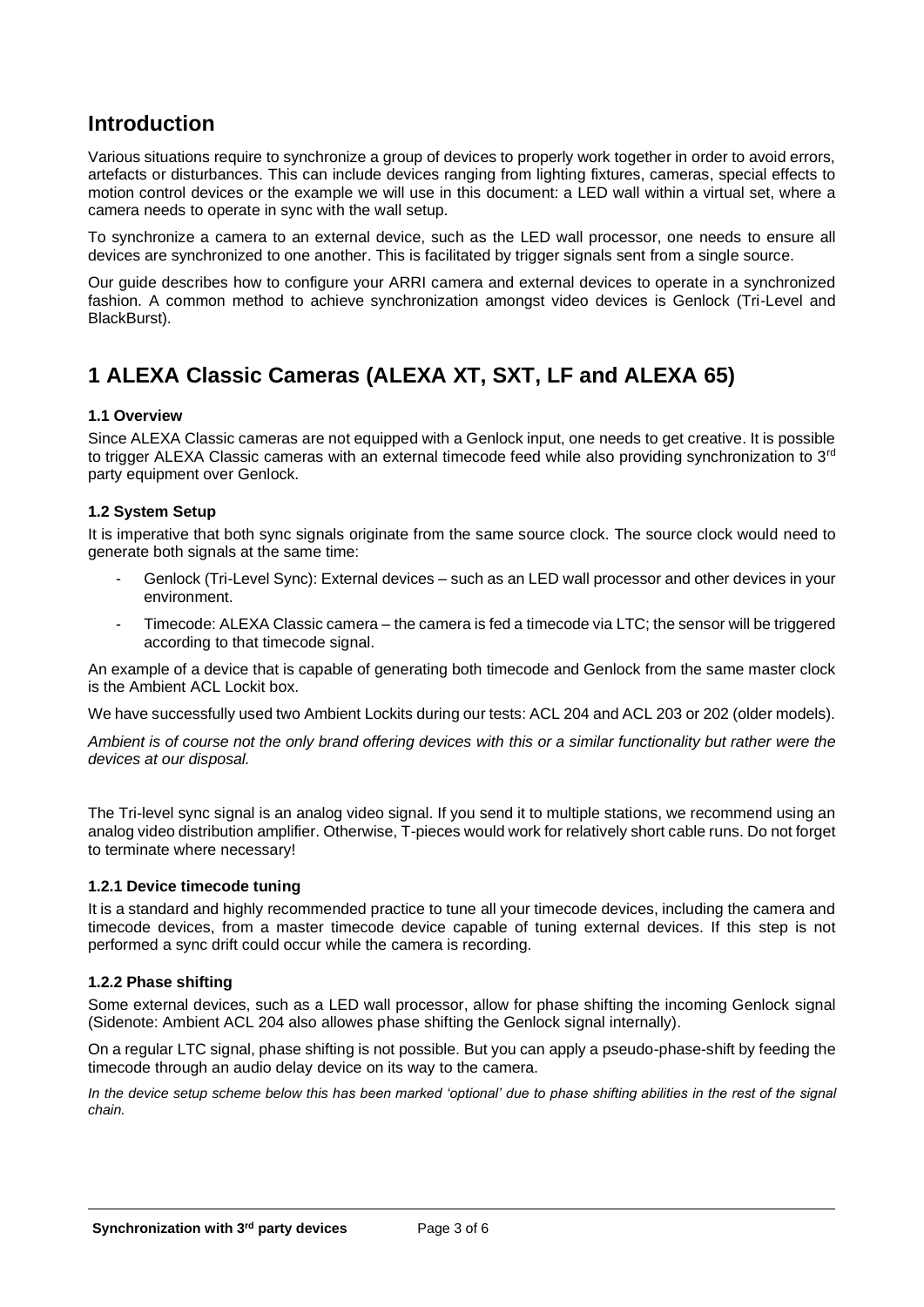#### **1.3 Camera setup**

- Perform a factory reset via MENU > User Setups > Factory reset
- Setup your project in MENU > Project > Project frame rate; set it to e.g. 24 fps

| <b>MENU&gt;PROJECT</b>    |            |  |  |  |  |
|---------------------------|------------|--|--|--|--|
| Sensor mode               | 16:9       |  |  |  |  |
| Setting                   | 23.976 fps |  |  |  |  |
| <b>Project frame rate</b> | 24 fps     |  |  |  |  |
| Camera index              | 25 fps     |  |  |  |  |
| Camera index color        | 29.97 fps  |  |  |  |  |
| Next reel count           | 30 fps     |  |  |  |  |

- Use the dedicated 'TC' button to access the timecode menu. Change the timecode settings in the timecode menu (access via the "Options" button).
- Set the parameters accordingly:
	- o Source: EXT LTC
	- o Mode: Free Run
	- o Generastor: Regen

#### **1.3.1 Home screen**

The timecode on the home screen will blink if no external timecode is fed to the camera. Also the 'info' button will tell that an external LTC is missing.

| <b>FPS</b><br>000 |                     |                                  | <b>AUDIO</b><br>Off |                | <b>SHUTTER</b><br>180 |  |
|-------------------|---------------------|----------------------------------|---------------------|----------------|-----------------------|--|
|                   | TC EXT 00:27:42 @24 |                                  |                     | 16:9           | $\bullet$ STBY        |  |
|                   |                     |                                  | REEL A 001          |                | <b>ARRIRAW</b>        |  |
|                   | BAT 1 26.0V CLIP    |                                  | C 004               | Drive          |                       |  |
|                   | BAT <sub>2</sub>    | 14.8V DUR 0:01:12                |                     | $\odot$        | 00:40:16              |  |
| 800               |                     | INT: ARRI 709<br><b>REC: RAW</b> |                     | $5600^{\circ}$ |                       |  |
|                   |                     | <b>COLOR</b>                     |                     |                |                       |  |

- Connect the 5-pin Lemo if you haven't already done so.
- Wait a few seconds

The timecode should stop flashing and take on the new clock that is being supplied by the timecode generator oder the LTC input.

As long as the sensor is set to the same rate as the project rate (in our example: 24fps), the camera will reference the incoming LTC timecode and trigger the sensor based on that clock.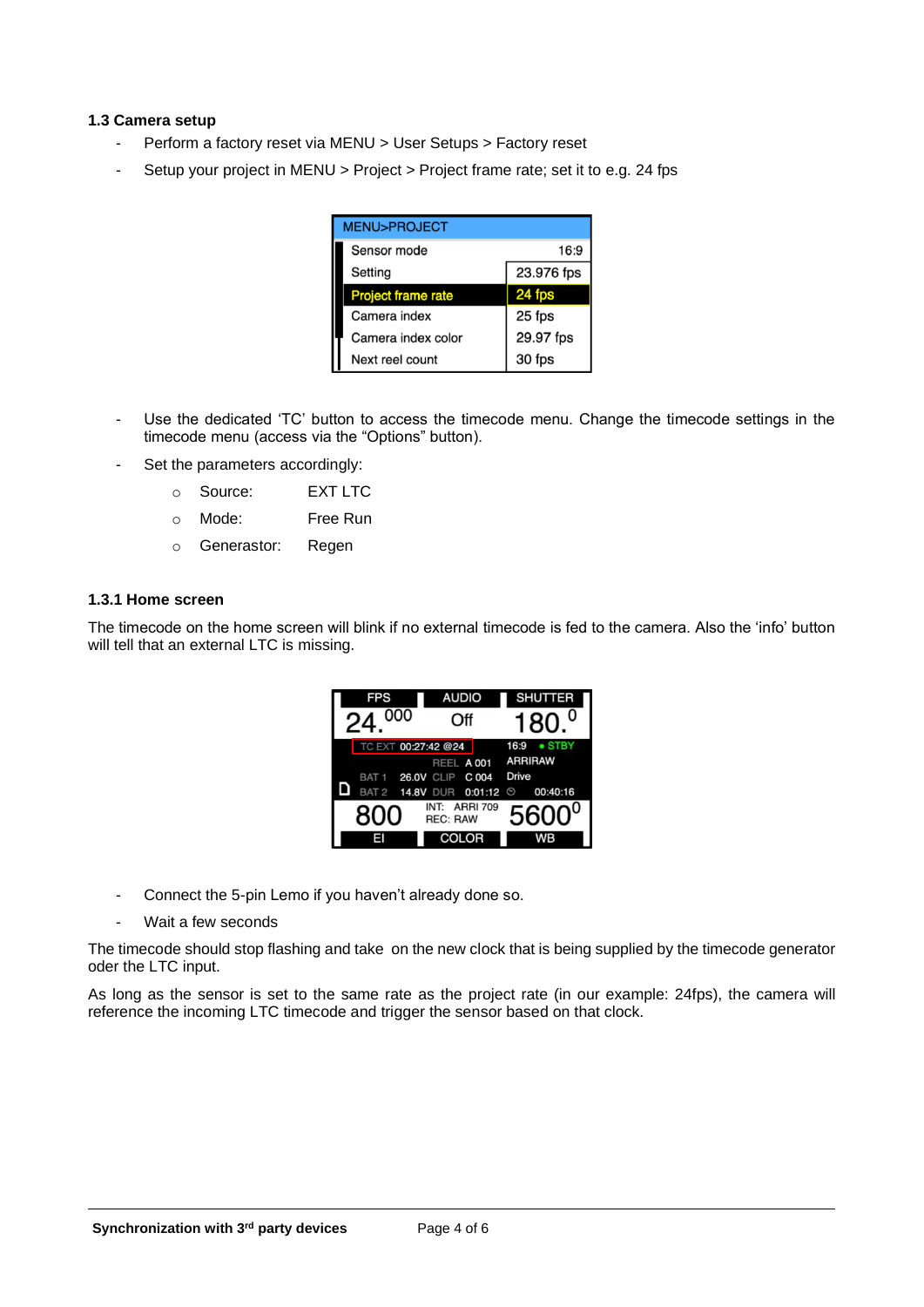#### **1.4 Setup diagram**



## **2 ALEXA Mini LF, AMIRA and ALEXA Mini**

#### **2.1 Overview**

With ALEXA Mini LF and AMIRA things are a little easier as you can feed the camera directly with a Genlock Signal, the sensor will be triggered according to that signal.

*ALEXA Mini needs to be modified by ARRI Service to accept a Genlock signal. SDI-2 will be converted to "SYNC IN".*

The camera's sensor needs to run at equal or double the framerate of the reference signal to establish synchronization. With a ALEXA Mini LF, please keep in mind the framerate limitation over the regular LF.

#### **2.2 System Setup**

#### **Genlock**

Using an Ambient ACL 204 or a similar device, the output can be configured to feed a Tri-Level Genlock. For "Tri-Level" set the ACL 204 to 1080p and make sure to match the frame rate of all connected devices. 23.976 fps is NOT 24 fps!

One can use other devices to generate a Tri-Level signal like the AJA Gen10 to replace the Ambient ACL 204 and video distribution amplifier.

*In testing, we have had mixed and quite unreliable results when using a Blackmagic Mini Converter Sync Generator as a Genlock source.*

Again, do not forget to terminate this analog video signal where necessary if you are working with T-pieces!

#### **2.3 Camera setup**

Enable the cameras Genlock input via MENU > System > Sensor > Genlock Sync. Set it to "SYNC IN". The camera can still run at double the incoming Genlock rate while maintaining sync reference with its input.

#### **2.3.1 Phase shifting**

If you find the camera and external device are not in sync, you can adjust the Sync Shift in the camera to apply an offset to the incoming Tri-level Sync trigger. This value is likely to depend on the LED wall technology and framerate you are using. It is not uncommon to use a value of around 1.000.000 as that equates to 6.7ms.